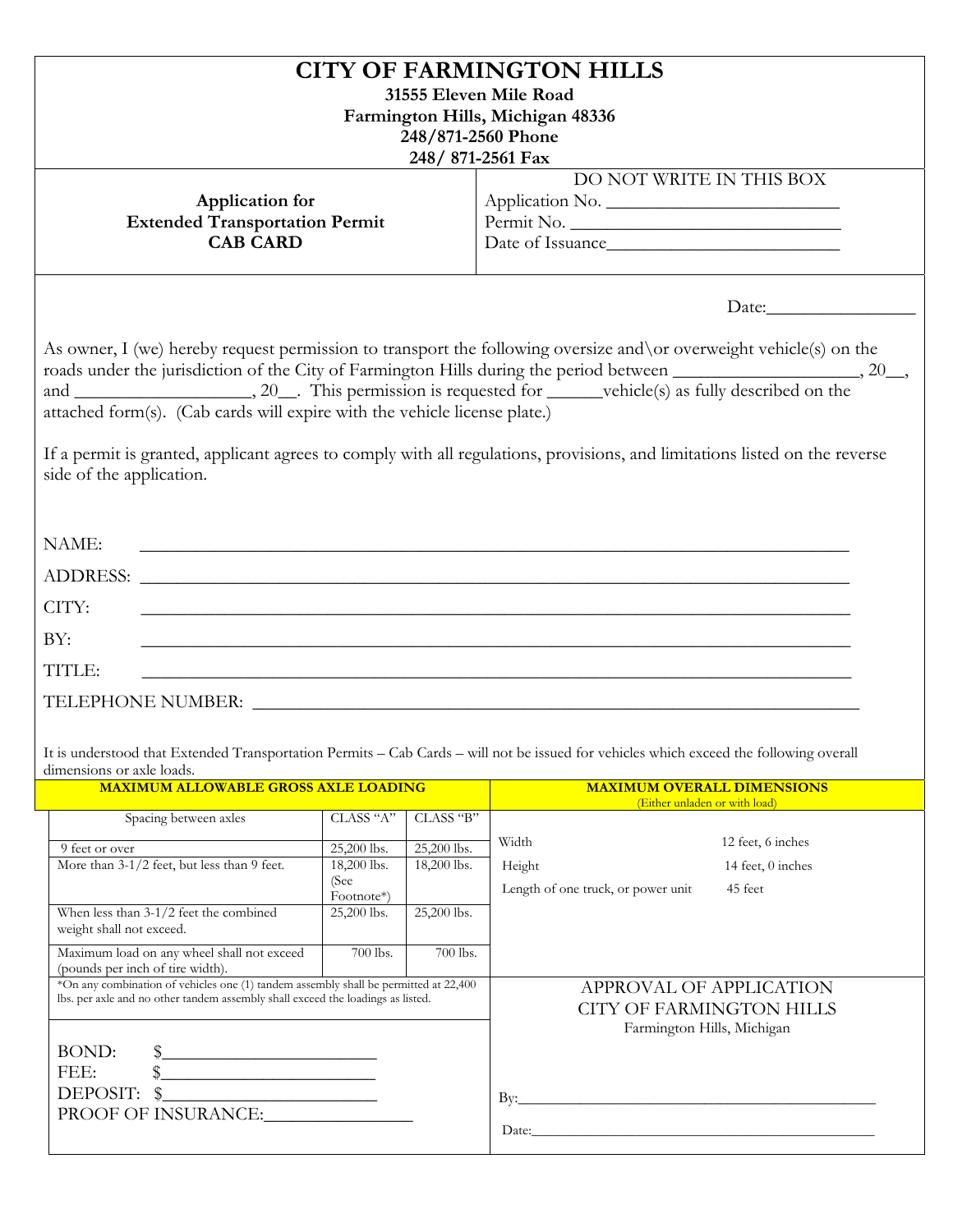## **RULES AND REGULATIONS**

- 1. The movement of vehicle and load upon said highway shall be during daylight hours only. Permits are not valid on Saturdays, Sundays, nor during the period beginning at 12 noon on the day preceding and continuing until 12 noon of the day following every legal holiday here listed: New Year's Day, Memorial Day, Fourth of July, Labor Day, Thanksgiving Day, and Christmas, except when emergency repair movements are necessary in the interest of public safety.
- 2. The movement shall not impede other traffic in an unreasonable manner and at no time shall other traffic be blocked from use of the highway. Vehicles and loads shall not be parked on the highway day or night.
- 3. Applicant shall be responsible for any damages caused to wires, mailboxes and trees on the highway, and shall reimburse the owners or persons in charge for any property damage caused by the moving of said vehicle or load, and shall save harmless and indemnify the City of Farmington Hills from all suits, claims, damages and proceedings of every kind arising out of the presence on and use of the highway by said vehicle and load.
- 4. The speed of the vehicle and load shall not exceed that shown on the permit.
- 5. Vehicles shall be registered as required by the Michigan statutes and will not violate any statute or valid ordinance, rule or regulation by any sate agency or sub-division of the state. Vehicles are to comply with all statutory provisions as to other permits, licensing, motor vehicle equipment and operation.
- 6. Applicant is to furnish the department the following information: Type of equipment, make, model, unit number, serial number, and license number on each piece of equipment.
- 7. The driver of the vehicle shall carry a permit cab card in the vehicle to which it applies and shall have it available for inspection by any police officer or employee of the City of Farmington Hills of Michigan.
- 8. Applicant to present evidence that at least the following insurance coverage is in full force and effect on each vehicle while operating on the public highways under special permit:

| Bodily injury liability – each person $\ldots$ \$250,000.00     |  |
|-----------------------------------------------------------------|--|
| Bodily injury liability – each accident $\ldots$ \$500,000.00   |  |
| Property damage liability – each accident $\ldots$ \$ 50,000.00 |  |
| Property damage liability – each accident \$100,000.00          |  |

- 9. Permits are automatically invalidated by the violation of any of the conditions specified by the terms of the permit or by false information given on the application. Failure to comply with the conditions of this permit shall be just cause for the immediate suspension or revocation of any or all permits and the operator and/or owner of the vehicle subject to arrest.
- 10. Permits will not be issued for periods extending beyond the expiration date of vehicle registration or for loads in excess of licensed elected gross weight.
- 11. Permits will be issued only for vehicles owned and licensed by the applicant.
- 12. Permits will not be issued for oversize or overweight vehicles or loads which can be readily dismantled, reduced or otherwise rearranged to come within the legal limits.
- 13. Permits will in no way supersede posted axle loading limits on any bridge structure. The applicant agrees to reimburse the City of Farmington Hills for any damages resulting from the disregard of such posting.
- 14. Permit not valid on highways which are posted for lighter than normal loadings and vehicle exceeds axle loadings as posted, or when restricted loadings are in effect.
- 15. No extended permits will be issued unless it is clearly shown that it is an extreme hardship for the applicant to secure a permit for each move. Each case will be considered on its own merits.
- 16. The applicant may be required to deposit a reasonable inspection fee and to furnish a good and sufficient bond to cover any damages that might occur to roads, bridges, or highway structures, by the movement of vehicles and objects under the proposed permit.
- 17. The Equipment shall be loaded on the vehicle in such a manner to reduce to a minimum, the excess over statutory size or weight limitations and the least width or length dimensions becomes the width of the load.
- 18. The ball or bucket to be removed on cranes or draglines. Boom to be securely fastened to the frame of the truck while in transit.
- 19. The Board may temporarily suspend an Extended Transportation Permit, either in its entirety or to respect to certain of its provisions, due to seasonal or other special conditions.
- 20. The vehicle shall not be loaded or unloaded within the outer shoulder limits of any county road.
- 21. All moves shall be properly flagged with clean red flags having a dimension of no less that 16" square.
- 22. The license number shown on the cab card must correspond to the license number on the vehicle. All cab card permits will expire with the license shown thereon.
- 23. Permits are not transferable to another vehicle or another owner of the same vehicle.